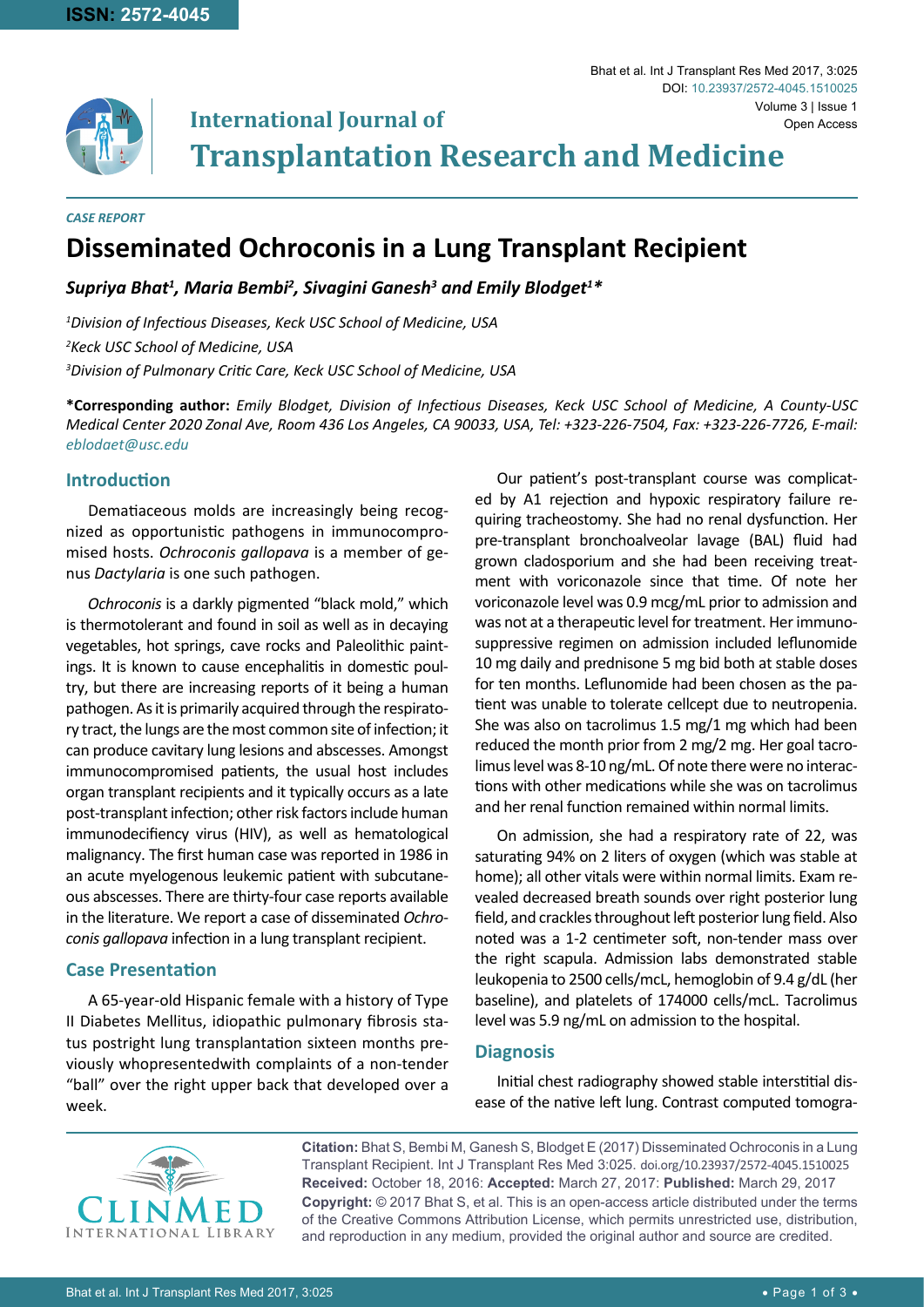phy of the chest revealed a right upper lobe nodule and a new right posterior lateral chest wall fluid-attenuation mass  $2.3 \times 6.7 \times 2.4$  centimeters, possibly communicating with the right pleural fluid space.

BAL fluid from the right lower lobe obtained via bronchoscopy revealed pseudohyphal and yeast forms on methenamine silver stain; bacterial culture grew *E. Coli*, stenotrophomonas and mold. Blood cultures grew mold. Biopsy of a right upper lobe nodule revealed necrotizing granulomatous pneumonitis secondary to fungal yeasts and mycelial forms. BAL and pleural fluid, nodule tissue and blood cultures all grew *O. gallopava.* Standard fungal cultures were the method of identification of the fungal organism.

Our patient underwent ophthalmologic evaluation, revealing left-sided endophthalmitis and right-sided subretinal lesions. Subsequent magnetic resonance imaging of the brain and orbit without gadolinium only showed prior cerebellar infarct. She did undergo lumbar puncturewas negative.

#### **Treatment**

Intravenous voriconazole 200 mg q12 h was started on admission due to concern for invasive fungal infection in this transplant patient, and Ambisome 3.5 mg/ kg q24 h was added when the result of mold returned in BAL and blood cultures. Sensitivity testing was performed on the *O. gallopava* and the minimum inhibitory concentrations (MICs), in micrograms per milliliter were as follows: posaconazole (0.125), voriconazole (1), micafungin (0.015), Ambisome (1). Literature reports the best *in vitro* activity of posaconazole, but after discussion with ophthalmology, voriconazole was chosen as the primary azole. She received bilateral intravitreal amphotericin and voriconazole [[1](#page-2-5)]. Once the retinal lesions stabilized, Ambisome was discontinued and she received micafungin and voriconazole for the rest of her inpatient stay which was 4 weeks of therapy and she tolerated those medications well. She was discharged on one month of micafungin and a year's course of voriconazole. Since that time she has been followed for an additional 2 years and has no evidence of active fungal infection and has remained clinically stable with no new radiographic abnormalities.

### **Discussion**

With regards to invasive mold infections in transplant recipients, Aspergillus causes the large majority. In a single center retrospective analysis from 1990-2012 at Stanford Hospital, 14% of 637 patients with heart or heart-lung transplants were diagnosed with invasive mold infections; of these, 72% were *Aspergillus* species and 28% were other molds (*Scedosporium, Fusarium, Rhizopus).* Disease due to non-*Aspergillus* molds tended to occur more than ninety days post-transplant, with disseminated disease and increased one-year mortality. In the largest prospective surveillance study of invasive mold infections in lung transplant recipients, 143 of 1172 patients developed invasive mold infections [[2](#page-2-0)]. 72.7% were due to *Aspergillus,* 5.6% due to *Zygomycetes/Scedosporium,* and 16.8% were classified as 'other mold'. Nine of those classified as "other" were dematiaceous molds or phaeohyphomycosis; of these, one was an *Ochroconis spp*.

A review of thirty-four reported *Ochroconis* cases revealed that twenty five were in organ transplant recipients, predominantly being lung or liver transplants, followed by heart and kidney. Of the remaining patients, one had advanced HIV, five had hematologic malignancy, and two were immunocompetent. Ochroconis is known to be neurotropic and thirteen of the reported cases had central nervous system involvement [[3](#page-2-1)]. The only case with ocular involvement reported was one of *O*. *gallopava* endophthalmitis in a 69 year old male with underlying chronic lymphocytic leukemia; he received intravitreal amphotericin and oral itraconazole therapy but died two months after diagnosis [[4](#page-2-2)]. In a separate review of nine cases of *O. gallopava* infection in organ transplant recipients, the median time to infection post-transplant was seventeen months, and three of those patients had been on voriconazole prophylaxis [[5\]](#page-2-3).

Treatment is not well defined, with regards to the best antifungal as well as duration. Availability of *in vitro* susceptibility profiles is scant and interpretive break points for antifungal susceptibilities have not been established. However, *in vitro* studies indicate the best activity in echinocandins and posaconazole. In our patient, a reference lab did susceptibility testing, demonstrating low MICs to micafungin, posaconazole and voriconazole. In addition to micafungin, voriconazole was chosen as the foundation for our patient's regimen in light of her endophthalmitis, as voriconazole is known to achieve therapeutic intraocular levels and has been clinically successful when administered systemically for *Candida* endophthalmitis [\[6](#page-2-4)].

#### **Conclusions**

Invasive mold infections are a major source of mortality amongst organ transplant recipients. *O. gallopava* is an emerging cause of infection in transplant recipients, but should be considered as a potential pathogen with other demateaceous molds in any immunosuppressed population. Given its neurotropism, brain imaging and lumbar puncture may be warranted. Given the rarity of reported cases of *Ochroconis* infection, there is minimal data on choice of antifungal and interpretive guidelines for susceptibilities. Echinocandins and posaconzole seem to have the best *in vitro* activity per literature, but treatment should be based onantifungal susceptibilities because clinical data is limited. Our case is the first case with reported ophthalmologic involvement of *Ochroconis* in a lung transplant patient and shows resolution on antifungal therapy.

As with many transplant related infections, treatment of *Ochroconis* is an art that will require accounting for the patient's clinical context, and referencing the limited number of case reports of successfully treated infections.